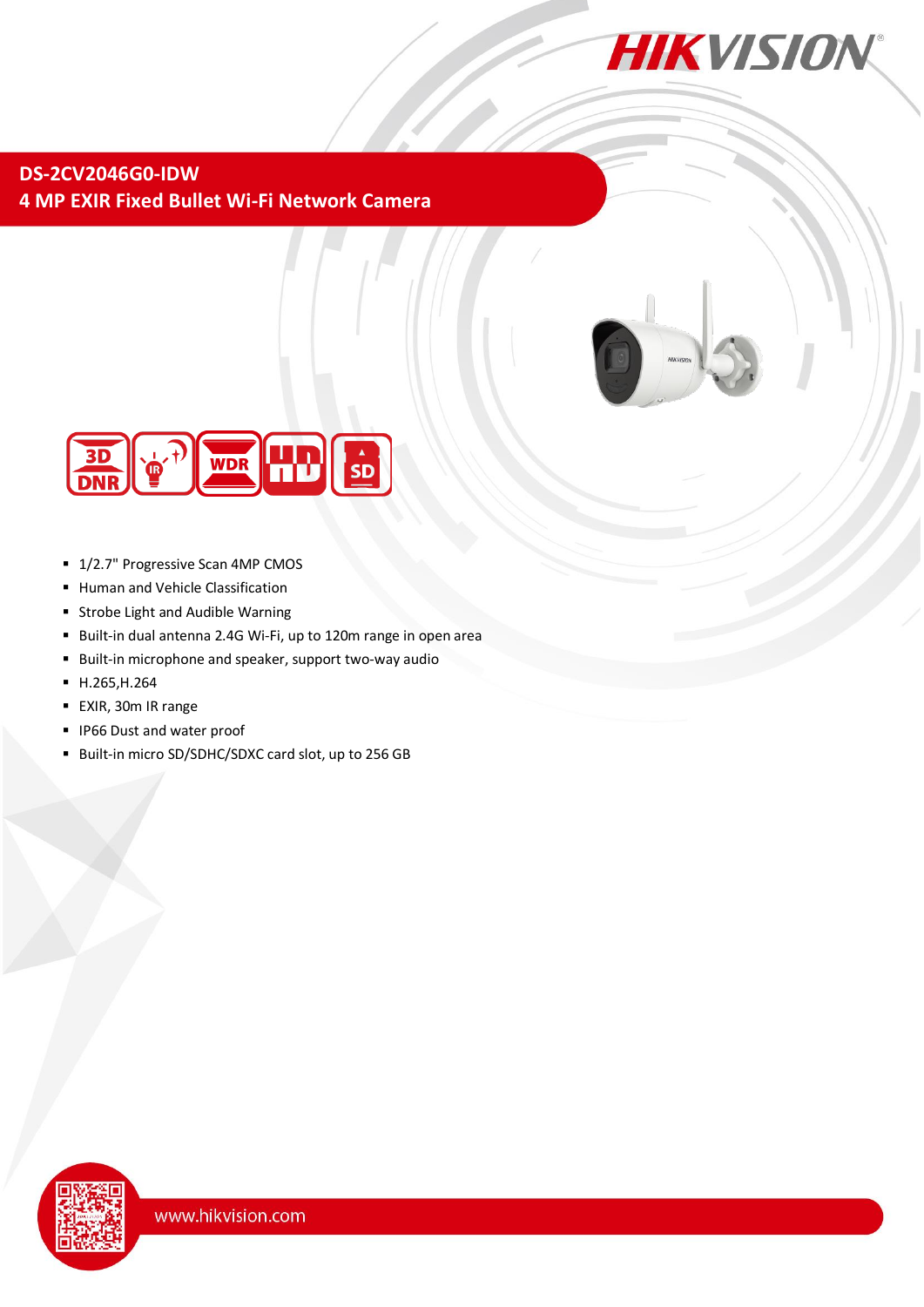

# **Specification**

| Camera                             |                                                                                   |  |
|------------------------------------|-----------------------------------------------------------------------------------|--|
| Image Sensor                       | 1/2.7" Progressive Scan CMOS                                                      |  |
| Min. Illumination                  | Color: 0.009 Lux @ (F1.6, AGC ON), 0 Lux with IR                                  |  |
| <b>Shutter Speed</b>               | 1/3 s to 1/100,000 s                                                              |  |
| Slow Shutter                       | Yes                                                                               |  |
| Wide Dynamic Range                 | 120 dB                                                                            |  |
| Day & Night                        | ICR Cut                                                                           |  |
| Angle Adjustment                   | Pan: 0° to 360°, tilt: 0° to 90°, rotate: 0° to 360°                              |  |
| Lens                               |                                                                                   |  |
|                                    | 2.8 mm, horizontal FOV: 97°, vertical FOV: 52°, diagonal FOV: 114°                |  |
| Lens Type & FOV                    | 4 mm, horizontal FOV: 79°, vertical FOV: 42°, diagonal FOV: 93°                   |  |
| Aperture                           | F1.6                                                                              |  |
| Lens Mount                         | M12                                                                               |  |
| <b>Fixed Aperture</b>              | Yes                                                                               |  |
| <b>Illuminator</b>                 |                                                                                   |  |
| IR Range                           | Up to 30 m                                                                        |  |
| Wavelength                         | 850 nm                                                                            |  |
| Smart Supplement Light             | <b>Yes</b>                                                                        |  |
| <b>Visual Alarm</b>                | Yes                                                                               |  |
| <b>Video</b>                       |                                                                                   |  |
| Max. Resolution                    | $2560 \times 1440$                                                                |  |
| Main Stream                        | 50Hz: 25 fps (2560 × 1440, 1920 × 1080, 1280 × 720)                               |  |
|                                    | 60Hz: 30 fps (2560 × 1440, 1920 × 1080, 1280 × 720)                               |  |
| Sub Stream                         | 50Hz: 25 fps (640 × 360)                                                          |  |
|                                    | 60Hz: 30 fps $(640 \times 360)$                                                   |  |
| Video Compression                  | Main stream/Sub-stream: H.265/H.264                                               |  |
| Video Bit Rate                     | 32 Kbps to 8Mbps                                                                  |  |
| <b>H.264 Type</b>                  | BaseLine Profile/Main Profile/High Profile                                        |  |
| H.265 Type                         | <b>Main Profile</b>                                                               |  |
| <b>Stream Type</b>                 | Main stream and sub-stream                                                        |  |
| Region of Interest (ROI)           | 1 fixed region for main stream                                                    |  |
| <b>Audio</b>                       |                                                                                   |  |
| <b>Environment Noise Filtering</b> | Yes                                                                               |  |
| <b>Audio Sampling Rate</b>         | 8 kHz/16 kHz                                                                      |  |
| Audio Compression                  | G.711/G.722.1/G.726/MP2L2/PCM                                                     |  |
| Audio Bit Rate                     | 64Kbps(G.711)/16Kbps(G.722.1)/16Kbps(G.726)/32-160Kbps(MP2L2)                     |  |
| <b>Network</b>                     |                                                                                   |  |
| Simultaneous Live View             | Up to 6 channels                                                                  |  |
| API                                | ISAPI, SDK                                                                        |  |
| Protocols                          | TCP/IP, ICMP, HTTP, FTP, DHCP, DNS, DDNS, RTP, RTSP, RTCP, NTP, UPnP, SMTP, IGMP, |  |
|                                    | QoS, IPv6, UDP, Bonjour, SSL/TLS                                                  |  |
| User/Host                          | Up to 32 users                                                                    |  |
|                                    | 3 levels: Administrator, Operator and User                                        |  |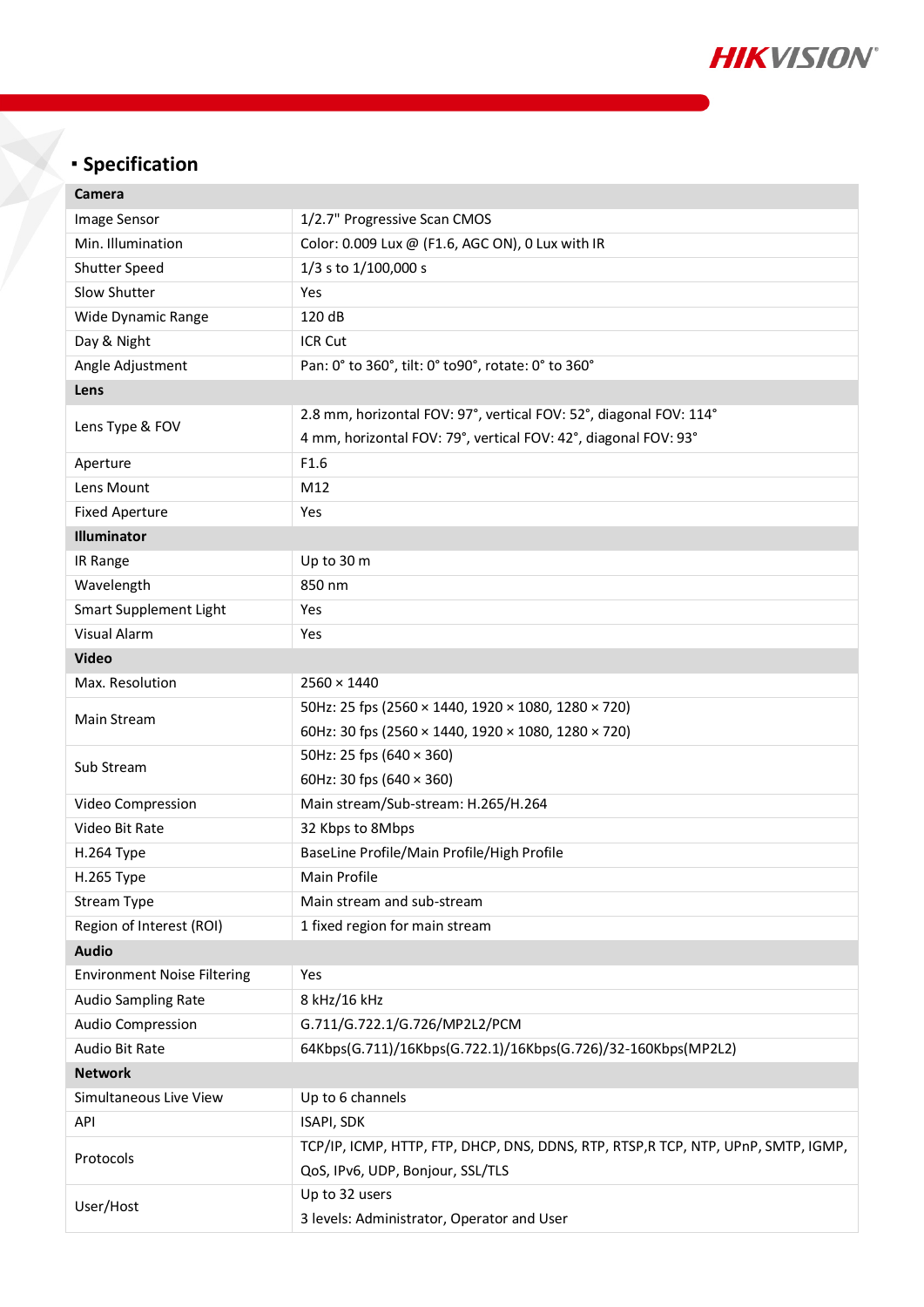

| (EAP-TLS, EAP-LEAP, EAP-MD5), watermark, IP address filter, basic and digest<br>Security<br>authentication for HTTP/HTTPS, WSSE and digest authentication for ONVIF, RTP/RTSP<br>OVER HTTPS, Control Timeout Settings, Security Audit Log, TLS 1.2<br>NAS (NFS, SMB/CIFS)<br>Network Storage<br>Wired network: Hik-Connect, iVMS-4200<br>Client<br>Wi-Fi: iVMS-4200<br>Plug-in required live view: IE8+, Chrome41.0-44, Firefox30.0-51, Safari8.0-11;<br>Web Browser<br>Plug-in free live view: Chrome 45.0+, Firefox 52.0+<br>Image<br>Day/Night Switch<br>Day/Night/Auto/Schedule<br>Image Enhancement<br>BLC, HLC, 3D DNR<br>Saturation, brightness, contrast, sharpness, AGC, and white balance are adjustable by<br><b>Image Settings</b><br>client software or web browser<br>Interface<br>Audio<br>1 built-in microphone, 1 built-in speaker<br>Built-in micro SD/SDHC/SDXC slot, up to 256 GB<br>On-board Storage<br>Hardware Reset<br>Yes<br>1 RJ45 10M/100M self-adaptive Ethernet port<br>Communication Interface<br><b>Smart Feature-Set</b><br>Intrusion detection, line crossing detection, region entrance detection, region exiting<br><b>Smart Event</b><br>detection<br><b>Intelligent (Traditional Algorithm)</b><br>Motion detection, flashing alarm light output, audible alarm output, exception<br><b>Basic Event</b><br>(network disconnected, IP address conflict, illegal login, HDD full, HDD error)<br>General<br>Upload to NAS/memory card, notify surveillance center, trigger record, trigger capture,<br>Linkage Method<br>strobe light, audible warning<br>Online Upgrade<br>Yes<br><b>Firmware Version</b><br>V5.5.132<br>One-key reset, anti-flicker, heartbeat, mirror, password protection, watermark, IP<br><b>General Function</b><br>address filter, flash log, pixel counter<br>Software Reset<br>Yes<br><b>Storage Conditions</b><br>-30 °C to 60 °C (-22 °F to 140 °F)<br><b>Startup and Operating</b><br>-30 °C to 60 °C (-22 °F to 140 °F)<br>Conditions<br>Power Supply<br>12 VDC±25%, reverse polarity protection<br>Power Consumption and<br>12 VDC, 0.67 A, max.8.0 W<br>Current<br>Power Interface<br>Ø5.5 mm coaxial power plug<br>Material<br>Front cover: metal, back cover: plastic<br>$175.6 \times 73.0 \times 89.1$ mm $(6.91" \times 2.87" \times 3.51")$<br>Camera Dimension<br>$260 \times 125 \times 125$ mm (10.24" × 4.92" × 4.92")<br>Package Dimension<br>450 g (0.99 lb.)<br>Camera Weight<br>770 g (1.70 lb.)<br>With Package Weight |  | Password protection, complicated password, HTTPS encryption, 802.1X authentication |
|---------------------------------------------------------------------------------------------------------------------------------------------------------------------------------------------------------------------------------------------------------------------------------------------------------------------------------------------------------------------------------------------------------------------------------------------------------------------------------------------------------------------------------------------------------------------------------------------------------------------------------------------------------------------------------------------------------------------------------------------------------------------------------------------------------------------------------------------------------------------------------------------------------------------------------------------------------------------------------------------------------------------------------------------------------------------------------------------------------------------------------------------------------------------------------------------------------------------------------------------------------------------------------------------------------------------------------------------------------------------------------------------------------------------------------------------------------------------------------------------------------------------------------------------------------------------------------------------------------------------------------------------------------------------------------------------------------------------------------------------------------------------------------------------------------------------------------------------------------------------------------------------------------------------------------------------------------------------------------------------------------------------------------------------------------------------------------------------------------------------------------------------------------------------------------------------------------------------------------------------------------------------------------------------------------------------------------------------------------------------------------------------------------------------------------------------------------------------------------------------------------|--|------------------------------------------------------------------------------------|
|                                                                                                                                                                                                                                                                                                                                                                                                                                                                                                                                                                                                                                                                                                                                                                                                                                                                                                                                                                                                                                                                                                                                                                                                                                                                                                                                                                                                                                                                                                                                                                                                                                                                                                                                                                                                                                                                                                                                                                                                                                                                                                                                                                                                                                                                                                                                                                                                                                                                                                         |  |                                                                                    |
|                                                                                                                                                                                                                                                                                                                                                                                                                                                                                                                                                                                                                                                                                                                                                                                                                                                                                                                                                                                                                                                                                                                                                                                                                                                                                                                                                                                                                                                                                                                                                                                                                                                                                                                                                                                                                                                                                                                                                                                                                                                                                                                                                                                                                                                                                                                                                                                                                                                                                                         |  |                                                                                    |
|                                                                                                                                                                                                                                                                                                                                                                                                                                                                                                                                                                                                                                                                                                                                                                                                                                                                                                                                                                                                                                                                                                                                                                                                                                                                                                                                                                                                                                                                                                                                                                                                                                                                                                                                                                                                                                                                                                                                                                                                                                                                                                                                                                                                                                                                                                                                                                                                                                                                                                         |  |                                                                                    |
|                                                                                                                                                                                                                                                                                                                                                                                                                                                                                                                                                                                                                                                                                                                                                                                                                                                                                                                                                                                                                                                                                                                                                                                                                                                                                                                                                                                                                                                                                                                                                                                                                                                                                                                                                                                                                                                                                                                                                                                                                                                                                                                                                                                                                                                                                                                                                                                                                                                                                                         |  |                                                                                    |
|                                                                                                                                                                                                                                                                                                                                                                                                                                                                                                                                                                                                                                                                                                                                                                                                                                                                                                                                                                                                                                                                                                                                                                                                                                                                                                                                                                                                                                                                                                                                                                                                                                                                                                                                                                                                                                                                                                                                                                                                                                                                                                                                                                                                                                                                                                                                                                                                                                                                                                         |  |                                                                                    |
|                                                                                                                                                                                                                                                                                                                                                                                                                                                                                                                                                                                                                                                                                                                                                                                                                                                                                                                                                                                                                                                                                                                                                                                                                                                                                                                                                                                                                                                                                                                                                                                                                                                                                                                                                                                                                                                                                                                                                                                                                                                                                                                                                                                                                                                                                                                                                                                                                                                                                                         |  |                                                                                    |
|                                                                                                                                                                                                                                                                                                                                                                                                                                                                                                                                                                                                                                                                                                                                                                                                                                                                                                                                                                                                                                                                                                                                                                                                                                                                                                                                                                                                                                                                                                                                                                                                                                                                                                                                                                                                                                                                                                                                                                                                                                                                                                                                                                                                                                                                                                                                                                                                                                                                                                         |  |                                                                                    |
|                                                                                                                                                                                                                                                                                                                                                                                                                                                                                                                                                                                                                                                                                                                                                                                                                                                                                                                                                                                                                                                                                                                                                                                                                                                                                                                                                                                                                                                                                                                                                                                                                                                                                                                                                                                                                                                                                                                                                                                                                                                                                                                                                                                                                                                                                                                                                                                                                                                                                                         |  |                                                                                    |
|                                                                                                                                                                                                                                                                                                                                                                                                                                                                                                                                                                                                                                                                                                                                                                                                                                                                                                                                                                                                                                                                                                                                                                                                                                                                                                                                                                                                                                                                                                                                                                                                                                                                                                                                                                                                                                                                                                                                                                                                                                                                                                                                                                                                                                                                                                                                                                                                                                                                                                         |  |                                                                                    |
|                                                                                                                                                                                                                                                                                                                                                                                                                                                                                                                                                                                                                                                                                                                                                                                                                                                                                                                                                                                                                                                                                                                                                                                                                                                                                                                                                                                                                                                                                                                                                                                                                                                                                                                                                                                                                                                                                                                                                                                                                                                                                                                                                                                                                                                                                                                                                                                                                                                                                                         |  |                                                                                    |
|                                                                                                                                                                                                                                                                                                                                                                                                                                                                                                                                                                                                                                                                                                                                                                                                                                                                                                                                                                                                                                                                                                                                                                                                                                                                                                                                                                                                                                                                                                                                                                                                                                                                                                                                                                                                                                                                                                                                                                                                                                                                                                                                                                                                                                                                                                                                                                                                                                                                                                         |  |                                                                                    |
|                                                                                                                                                                                                                                                                                                                                                                                                                                                                                                                                                                                                                                                                                                                                                                                                                                                                                                                                                                                                                                                                                                                                                                                                                                                                                                                                                                                                                                                                                                                                                                                                                                                                                                                                                                                                                                                                                                                                                                                                                                                                                                                                                                                                                                                                                                                                                                                                                                                                                                         |  |                                                                                    |
|                                                                                                                                                                                                                                                                                                                                                                                                                                                                                                                                                                                                                                                                                                                                                                                                                                                                                                                                                                                                                                                                                                                                                                                                                                                                                                                                                                                                                                                                                                                                                                                                                                                                                                                                                                                                                                                                                                                                                                                                                                                                                                                                                                                                                                                                                                                                                                                                                                                                                                         |  |                                                                                    |
|                                                                                                                                                                                                                                                                                                                                                                                                                                                                                                                                                                                                                                                                                                                                                                                                                                                                                                                                                                                                                                                                                                                                                                                                                                                                                                                                                                                                                                                                                                                                                                                                                                                                                                                                                                                                                                                                                                                                                                                                                                                                                                                                                                                                                                                                                                                                                                                                                                                                                                         |  |                                                                                    |
|                                                                                                                                                                                                                                                                                                                                                                                                                                                                                                                                                                                                                                                                                                                                                                                                                                                                                                                                                                                                                                                                                                                                                                                                                                                                                                                                                                                                                                                                                                                                                                                                                                                                                                                                                                                                                                                                                                                                                                                                                                                                                                                                                                                                                                                                                                                                                                                                                                                                                                         |  |                                                                                    |
|                                                                                                                                                                                                                                                                                                                                                                                                                                                                                                                                                                                                                                                                                                                                                                                                                                                                                                                                                                                                                                                                                                                                                                                                                                                                                                                                                                                                                                                                                                                                                                                                                                                                                                                                                                                                                                                                                                                                                                                                                                                                                                                                                                                                                                                                                                                                                                                                                                                                                                         |  |                                                                                    |
|                                                                                                                                                                                                                                                                                                                                                                                                                                                                                                                                                                                                                                                                                                                                                                                                                                                                                                                                                                                                                                                                                                                                                                                                                                                                                                                                                                                                                                                                                                                                                                                                                                                                                                                                                                                                                                                                                                                                                                                                                                                                                                                                                                                                                                                                                                                                                                                                                                                                                                         |  |                                                                                    |
|                                                                                                                                                                                                                                                                                                                                                                                                                                                                                                                                                                                                                                                                                                                                                                                                                                                                                                                                                                                                                                                                                                                                                                                                                                                                                                                                                                                                                                                                                                                                                                                                                                                                                                                                                                                                                                                                                                                                                                                                                                                                                                                                                                                                                                                                                                                                                                                                                                                                                                         |  |                                                                                    |
|                                                                                                                                                                                                                                                                                                                                                                                                                                                                                                                                                                                                                                                                                                                                                                                                                                                                                                                                                                                                                                                                                                                                                                                                                                                                                                                                                                                                                                                                                                                                                                                                                                                                                                                                                                                                                                                                                                                                                                                                                                                                                                                                                                                                                                                                                                                                                                                                                                                                                                         |  |                                                                                    |
|                                                                                                                                                                                                                                                                                                                                                                                                                                                                                                                                                                                                                                                                                                                                                                                                                                                                                                                                                                                                                                                                                                                                                                                                                                                                                                                                                                                                                                                                                                                                                                                                                                                                                                                                                                                                                                                                                                                                                                                                                                                                                                                                                                                                                                                                                                                                                                                                                                                                                                         |  |                                                                                    |
|                                                                                                                                                                                                                                                                                                                                                                                                                                                                                                                                                                                                                                                                                                                                                                                                                                                                                                                                                                                                                                                                                                                                                                                                                                                                                                                                                                                                                                                                                                                                                                                                                                                                                                                                                                                                                                                                                                                                                                                                                                                                                                                                                                                                                                                                                                                                                                                                                                                                                                         |  |                                                                                    |
|                                                                                                                                                                                                                                                                                                                                                                                                                                                                                                                                                                                                                                                                                                                                                                                                                                                                                                                                                                                                                                                                                                                                                                                                                                                                                                                                                                                                                                                                                                                                                                                                                                                                                                                                                                                                                                                                                                                                                                                                                                                                                                                                                                                                                                                                                                                                                                                                                                                                                                         |  |                                                                                    |
|                                                                                                                                                                                                                                                                                                                                                                                                                                                                                                                                                                                                                                                                                                                                                                                                                                                                                                                                                                                                                                                                                                                                                                                                                                                                                                                                                                                                                                                                                                                                                                                                                                                                                                                                                                                                                                                                                                                                                                                                                                                                                                                                                                                                                                                                                                                                                                                                                                                                                                         |  |                                                                                    |
|                                                                                                                                                                                                                                                                                                                                                                                                                                                                                                                                                                                                                                                                                                                                                                                                                                                                                                                                                                                                                                                                                                                                                                                                                                                                                                                                                                                                                                                                                                                                                                                                                                                                                                                                                                                                                                                                                                                                                                                                                                                                                                                                                                                                                                                                                                                                                                                                                                                                                                         |  |                                                                                    |
|                                                                                                                                                                                                                                                                                                                                                                                                                                                                                                                                                                                                                                                                                                                                                                                                                                                                                                                                                                                                                                                                                                                                                                                                                                                                                                                                                                                                                                                                                                                                                                                                                                                                                                                                                                                                                                                                                                                                                                                                                                                                                                                                                                                                                                                                                                                                                                                                                                                                                                         |  |                                                                                    |
|                                                                                                                                                                                                                                                                                                                                                                                                                                                                                                                                                                                                                                                                                                                                                                                                                                                                                                                                                                                                                                                                                                                                                                                                                                                                                                                                                                                                                                                                                                                                                                                                                                                                                                                                                                                                                                                                                                                                                                                                                                                                                                                                                                                                                                                                                                                                                                                                                                                                                                         |  |                                                                                    |
|                                                                                                                                                                                                                                                                                                                                                                                                                                                                                                                                                                                                                                                                                                                                                                                                                                                                                                                                                                                                                                                                                                                                                                                                                                                                                                                                                                                                                                                                                                                                                                                                                                                                                                                                                                                                                                                                                                                                                                                                                                                                                                                                                                                                                                                                                                                                                                                                                                                                                                         |  |                                                                                    |
|                                                                                                                                                                                                                                                                                                                                                                                                                                                                                                                                                                                                                                                                                                                                                                                                                                                                                                                                                                                                                                                                                                                                                                                                                                                                                                                                                                                                                                                                                                                                                                                                                                                                                                                                                                                                                                                                                                                                                                                                                                                                                                                                                                                                                                                                                                                                                                                                                                                                                                         |  |                                                                                    |
|                                                                                                                                                                                                                                                                                                                                                                                                                                                                                                                                                                                                                                                                                                                                                                                                                                                                                                                                                                                                                                                                                                                                                                                                                                                                                                                                                                                                                                                                                                                                                                                                                                                                                                                                                                                                                                                                                                                                                                                                                                                                                                                                                                                                                                                                                                                                                                                                                                                                                                         |  |                                                                                    |
|                                                                                                                                                                                                                                                                                                                                                                                                                                                                                                                                                                                                                                                                                                                                                                                                                                                                                                                                                                                                                                                                                                                                                                                                                                                                                                                                                                                                                                                                                                                                                                                                                                                                                                                                                                                                                                                                                                                                                                                                                                                                                                                                                                                                                                                                                                                                                                                                                                                                                                         |  |                                                                                    |
|                                                                                                                                                                                                                                                                                                                                                                                                                                                                                                                                                                                                                                                                                                                                                                                                                                                                                                                                                                                                                                                                                                                                                                                                                                                                                                                                                                                                                                                                                                                                                                                                                                                                                                                                                                                                                                                                                                                                                                                                                                                                                                                                                                                                                                                                                                                                                                                                                                                                                                         |  |                                                                                    |
|                                                                                                                                                                                                                                                                                                                                                                                                                                                                                                                                                                                                                                                                                                                                                                                                                                                                                                                                                                                                                                                                                                                                                                                                                                                                                                                                                                                                                                                                                                                                                                                                                                                                                                                                                                                                                                                                                                                                                                                                                                                                                                                                                                                                                                                                                                                                                                                                                                                                                                         |  |                                                                                    |
|                                                                                                                                                                                                                                                                                                                                                                                                                                                                                                                                                                                                                                                                                                                                                                                                                                                                                                                                                                                                                                                                                                                                                                                                                                                                                                                                                                                                                                                                                                                                                                                                                                                                                                                                                                                                                                                                                                                                                                                                                                                                                                                                                                                                                                                                                                                                                                                                                                                                                                         |  |                                                                                    |
|                                                                                                                                                                                                                                                                                                                                                                                                                                                                                                                                                                                                                                                                                                                                                                                                                                                                                                                                                                                                                                                                                                                                                                                                                                                                                                                                                                                                                                                                                                                                                                                                                                                                                                                                                                                                                                                                                                                                                                                                                                                                                                                                                                                                                                                                                                                                                                                                                                                                                                         |  |                                                                                    |
|                                                                                                                                                                                                                                                                                                                                                                                                                                                                                                                                                                                                                                                                                                                                                                                                                                                                                                                                                                                                                                                                                                                                                                                                                                                                                                                                                                                                                                                                                                                                                                                                                                                                                                                                                                                                                                                                                                                                                                                                                                                                                                                                                                                                                                                                                                                                                                                                                                                                                                         |  |                                                                                    |
|                                                                                                                                                                                                                                                                                                                                                                                                                                                                                                                                                                                                                                                                                                                                                                                                                                                                                                                                                                                                                                                                                                                                                                                                                                                                                                                                                                                                                                                                                                                                                                                                                                                                                                                                                                                                                                                                                                                                                                                                                                                                                                                                                                                                                                                                                                                                                                                                                                                                                                         |  |                                                                                    |
|                                                                                                                                                                                                                                                                                                                                                                                                                                                                                                                                                                                                                                                                                                                                                                                                                                                                                                                                                                                                                                                                                                                                                                                                                                                                                                                                                                                                                                                                                                                                                                                                                                                                                                                                                                                                                                                                                                                                                                                                                                                                                                                                                                                                                                                                                                                                                                                                                                                                                                         |  |                                                                                    |
|                                                                                                                                                                                                                                                                                                                                                                                                                                                                                                                                                                                                                                                                                                                                                                                                                                                                                                                                                                                                                                                                                                                                                                                                                                                                                                                                                                                                                                                                                                                                                                                                                                                                                                                                                                                                                                                                                                                                                                                                                                                                                                                                                                                                                                                                                                                                                                                                                                                                                                         |  |                                                                                    |
|                                                                                                                                                                                                                                                                                                                                                                                                                                                                                                                                                                                                                                                                                                                                                                                                                                                                                                                                                                                                                                                                                                                                                                                                                                                                                                                                                                                                                                                                                                                                                                                                                                                                                                                                                                                                                                                                                                                                                                                                                                                                                                                                                                                                                                                                                                                                                                                                                                                                                                         |  |                                                                                    |
|                                                                                                                                                                                                                                                                                                                                                                                                                                                                                                                                                                                                                                                                                                                                                                                                                                                                                                                                                                                                                                                                                                                                                                                                                                                                                                                                                                                                                                                                                                                                                                                                                                                                                                                                                                                                                                                                                                                                                                                                                                                                                                                                                                                                                                                                                                                                                                                                                                                                                                         |  |                                                                                    |
|                                                                                                                                                                                                                                                                                                                                                                                                                                                                                                                                                                                                                                                                                                                                                                                                                                                                                                                                                                                                                                                                                                                                                                                                                                                                                                                                                                                                                                                                                                                                                                                                                                                                                                                                                                                                                                                                                                                                                                                                                                                                                                                                                                                                                                                                                                                                                                                                                                                                                                         |  |                                                                                    |
|                                                                                                                                                                                                                                                                                                                                                                                                                                                                                                                                                                                                                                                                                                                                                                                                                                                                                                                                                                                                                                                                                                                                                                                                                                                                                                                                                                                                                                                                                                                                                                                                                                                                                                                                                                                                                                                                                                                                                                                                                                                                                                                                                                                                                                                                                                                                                                                                                                                                                                         |  |                                                                                    |
|                                                                                                                                                                                                                                                                                                                                                                                                                                                                                                                                                                                                                                                                                                                                                                                                                                                                                                                                                                                                                                                                                                                                                                                                                                                                                                                                                                                                                                                                                                                                                                                                                                                                                                                                                                                                                                                                                                                                                                                                                                                                                                                                                                                                                                                                                                                                                                                                                                                                                                         |  |                                                                                    |
|                                                                                                                                                                                                                                                                                                                                                                                                                                                                                                                                                                                                                                                                                                                                                                                                                                                                                                                                                                                                                                                                                                                                                                                                                                                                                                                                                                                                                                                                                                                                                                                                                                                                                                                                                                                                                                                                                                                                                                                                                                                                                                                                                                                                                                                                                                                                                                                                                                                                                                         |  |                                                                                    |
|                                                                                                                                                                                                                                                                                                                                                                                                                                                                                                                                                                                                                                                                                                                                                                                                                                                                                                                                                                                                                                                                                                                                                                                                                                                                                                                                                                                                                                                                                                                                                                                                                                                                                                                                                                                                                                                                                                                                                                                                                                                                                                                                                                                                                                                                                                                                                                                                                                                                                                         |  |                                                                                    |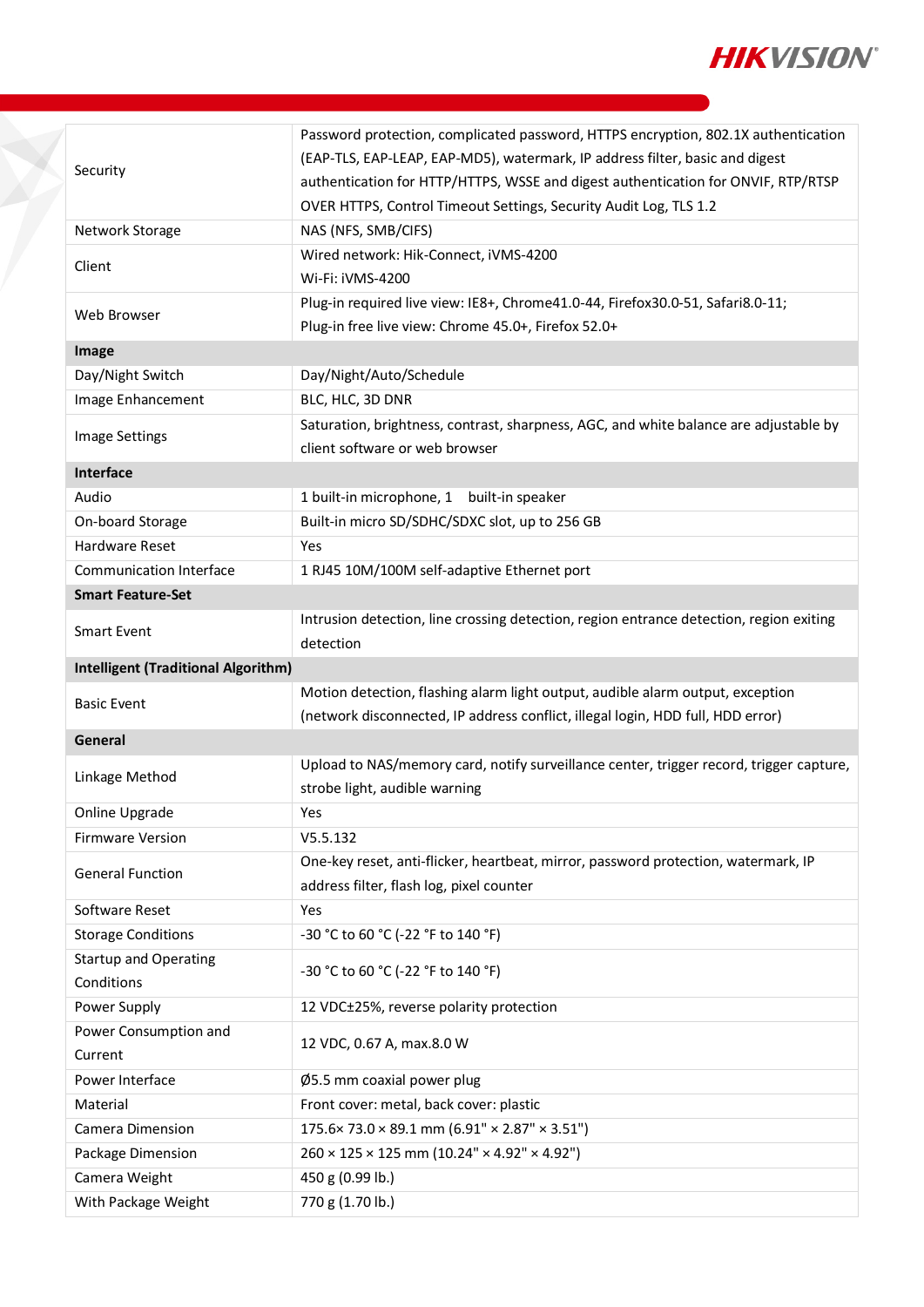

| Approval               |                                                                                      |  |
|------------------------|--------------------------------------------------------------------------------------|--|
|                        | FCC ID (47 CFR Part 15, Subpart B);                                                  |  |
|                        | CE-EMC (EN 55032: 2015, EN 61000-3-2: 2014, EN 61000-3-3: 2013, EN 50130-4: 2011     |  |
|                        | $+A1: 2014);$                                                                        |  |
| <b>EMC</b>             | RCM (AS/NZS CISPR 32: 2015);                                                         |  |
|                        | IC (ICES-003: Issue 6, 2016);                                                        |  |
|                        | KC (KN 32: 2015, KN 35: 2015)                                                        |  |
| RF                     | FCC ID (FCC Part 15.247(BT or 2.4G));                                                |  |
|                        | IC ID (RSS-247(BT or 2.4G));                                                         |  |
|                        | CE-RED (EN 301489-1 V2.1.1(BT or 2.4G); EN 301489-17 V3.1.1(BT or 2.4G); EN 300328   |  |
|                        | V2.1.1(BT or 2.4G); EN 62311:2008(BT or 2.4G));                                      |  |
|                        | WPC (EN 301 489-1 V2.1.1(BT or 2.4G); EN 301 489-17 V3.1.1(BT or 2.4G); EN 300 328   |  |
|                        | V2.1.1(BT or 2.4G); EN 62311:2008(BT or 2.4G); EN 55032:2015; EN 61000-3-2:2014;     |  |
|                        | EN 61000-3-3:2013; EN 50130-4:2011 +A1:2014);                                        |  |
|                        | KC (KN 32:2015; KN 35: 2015; KN 301489-1; KN 301489-17);                             |  |
|                        | ICASA (EN 301 489-1 V2.1.1(BT or 2.4G); EN 301 489-17 V3.1.1(BT or 2.4G); EN 300 328 |  |
|                        | V2.1.1(BT or 2.4G); EN 62311:2008(BT or 2.4G); EN 55032:2015; EN 61000-3-2:2014;     |  |
|                        | EN 61000-3-3:2013; EN 50130-4:2011 +A1:2014; EN 60950-1:2005 + Am 1:2009 + Am        |  |
|                        | 2:2013                                                                               |  |
|                        | UL (UL 60950-1);                                                                     |  |
|                        | CB (IEC 60950-1:2005 + Am 1:2009 + Am 2:2013);                                       |  |
| Safety                 | CE-LVD (EN 60950-1:2005 + Am 1:2009 + Am 2:2013);                                    |  |
|                        | BIS (IS 13252(Part 1):2010+A1:2013+A2:2015);                                         |  |
|                        | LOA (IEC/EN 60950-1)                                                                 |  |
| Environment            | CE-RoHS (2011/65/EU); WEEE (2012/19/EU); Reach (Regulation (EC) No 1907/2006)        |  |
|                        | Reach Regulation (EC) No 1907/2006                                                   |  |
| Protection             | Ingress protection: IP66 (IEC 60529-2013)                                            |  |
| Wi-Fi                  |                                                                                      |  |
| <b>Encryption Mode</b> | 64/128-bit WEP, WPA-EAP/WPA2-EAP, WPA-PSK/WPA4-PSK                                   |  |
| Wi-Fi Protocol         | IEEE802.11b, 802.11g, 802.11n                                                        |  |
| <b>Frequency Range</b> | 2.4 GHz - 2.4835 GHz                                                                 |  |
| Channel Bandwidth      | 20/40 MHz                                                                            |  |
| Modulation             | 802.11b: CCK, QPSK, BPSK                                                             |  |
|                        | 802.11g/n: OFDM                                                                      |  |
| Wireless Range         | Up to 120 m (The performance varies based on actual environment.)                    |  |

## **Available Model**

F

DS-2CV2046G0-IDW (2.8 mm, 4 mm)